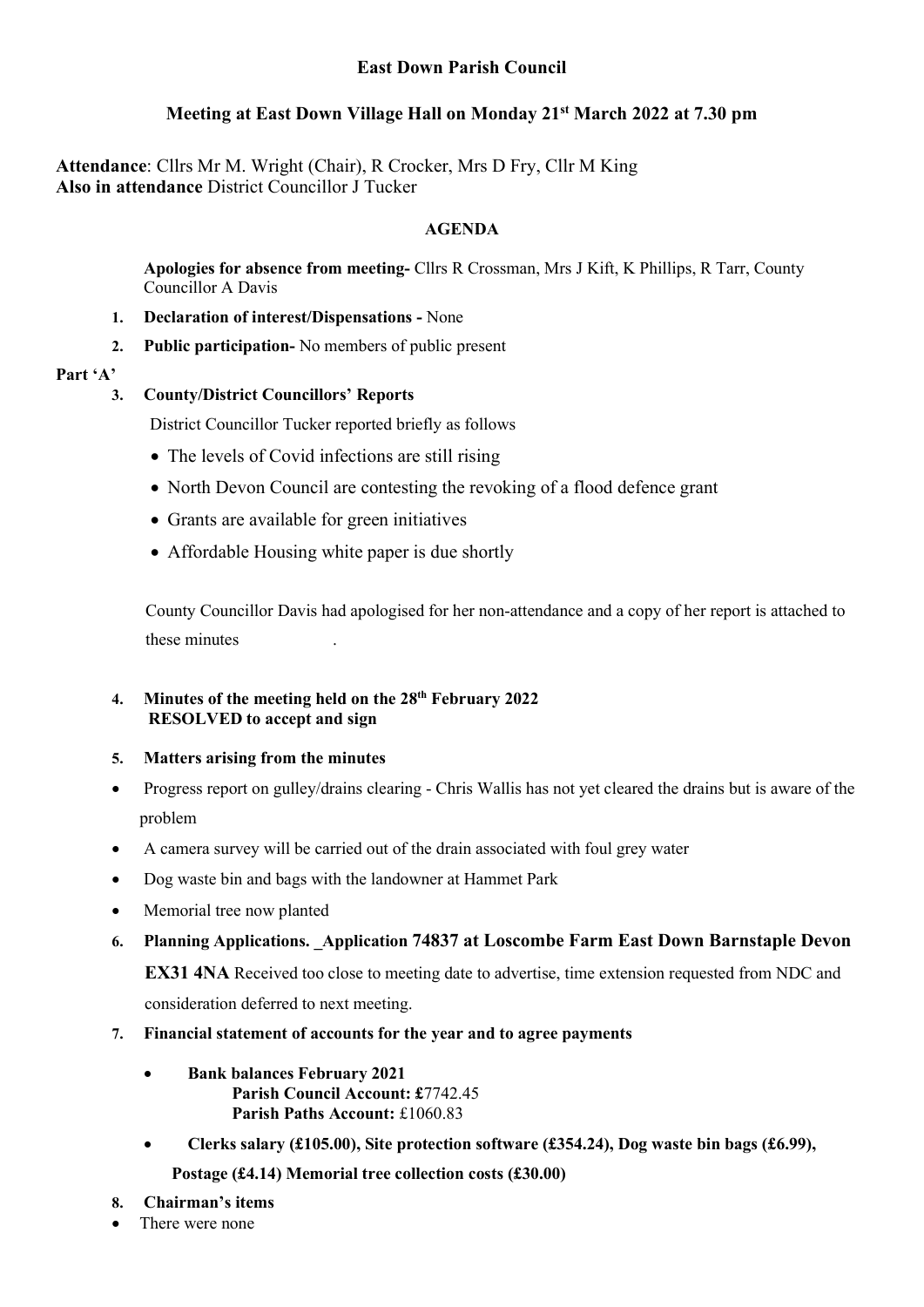- 9. Correspondence Noted. Revised code of conduct to be considered at next meeting
- 10. Date for next meeting April  $11<sup>th</sup>$  2022

Part 'B' (Confidential Restricted information) None

# East Down Parish Council County Councillors report March 2022

### Coronavirus Update

Currently cases in all age groups in Devon and increasing numbers. It is estimated that around 1:20 residents in Devon infected.

The link takes you to the Covid-19 pages on the Devon County Council Website, it has daily updated information as to positive cases within the area, information about testing and track and trace.

https://www.devon.gov.uk/coronavirus-advice-in-devon/coronavirus-data/

### Devon County Council has approved its lowest council tax rise for seven years.

It means council taxpayers in Devon will be asked for an extra 87p a week to help fund vital services for the most vulnerable children and adults.

The council tax rise of 2.99 per cent is the lowest since 2015.

However, there will still be spending increases of over 10 per cent on both children's services and adult services and health to keep up with a rocketing rise in demand.

Councillors will take £22.9 million from their emergency reserves to help support the much-needed services and there will be savings of £30 million.

Recognising the strain that household budgets are under with big rises in the cost of living. We are supporting the budget by taking money out of reserves to help offset the pressures that families and pensioners are facing.

DCC has a responsibility to look after the young, the old and the vulnerable and they account for 77 per cent of this budget. We have a finite amount of money to spend and we have to allocate it to protect those most in need.

Since the provisional budget was produced, it had been possible to include another £1 million on drainage and potholes and maintain £329,000 to support community groups. In addition, there would be an £8 million contribution from the NHS to help deliver adult and social care.

The budget for 2022/23 is one of the most challenging the authority has faced.

The pandemic has placed immense strain on the health and social care system over the last two years. Demand for services, significant cost increases and the increasing intensity of care required is causing huge pressure on the authority's budget. This coupled with the need to invest in and improve the services to children has meant investment of almost £80 million is needed in these services next year – this level of investment is unprecedented.

The spending review and the settlement has brought an increase in funding for the authority but not sufficient to cover the increased costs we are facing. Savings of more than £30 million are required along with a significant contribution from our reserves in order to set a balanced budget for 2022/23. The budget calls for an extra £29.6 million to be spent on adult care and health in the new financial year.

That's an increase of 10.5 per cent.

There will be an increase of £17.1million for children's services – a rise of 10.8 per cent.

Overall the county's spending will increase from £580 million to over £629 million – a rise of 8.4 per cent. The council tax for an average Band D home will rise by £45.18 to £1,556.46 – that's just under 87p a week. Alongside the revenue budget, the county will spend £165.2 million on capital works in 2022/23. The capital programme for the next five years stands at £485.9 million and for 2022/23 is £165.2 million.

### Reminder of how to report a Highway issue;

Report a problem - Roads and transport (devon.gov.uk)

### 0345 155 1004